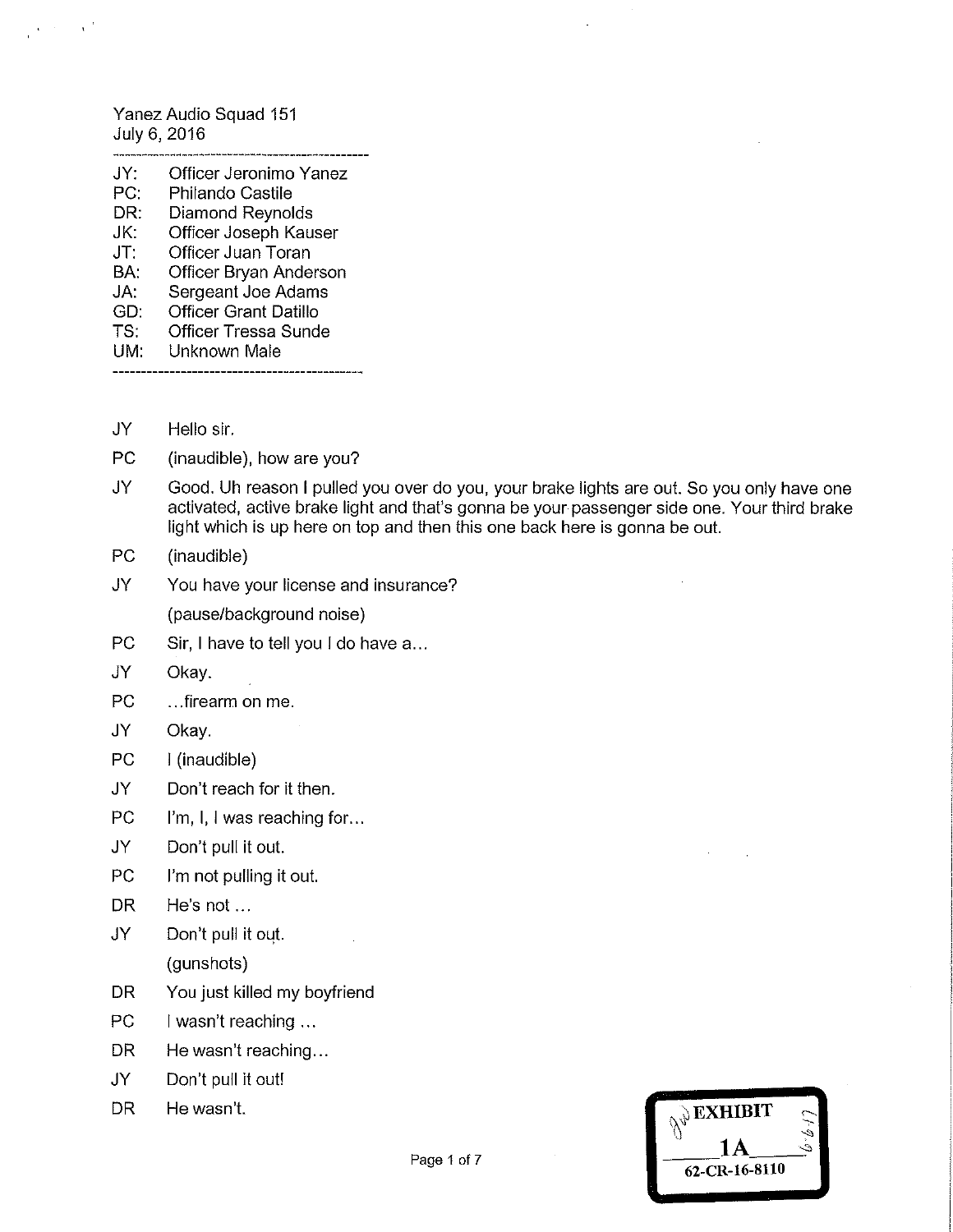- JY Don't move! Fuck.
- DR Oh man, I can't believe you just did that.
- JY Fuck. Fuck!
- DR Oh my God.
- JY Don't move!
- DR Oh my God.
- JY Don't move!
- DR Oh my God I'm shaking
- JY Don't move!
- DR Don't move baby.
- JY Code 3. Get the baby giri outta here. Oh fuck.
- DR Don't, don't (inaudible) sir.
- JY Don't move!
- DR Don't move baby, please
- JY Fuck.
- DR Whatever you do...
- JY 6921 get a, medic here code 3. Shots fired. Oh fuck! (heavy breathing)
- DR Stay with me.
- JY Medics code 3!
- DR We got pulled over for a busted tail light in the back.
- JY Fuck.
- DR ...he, he (inaudible)
- JY (deep breath) Fuck!
- DR ...my boyfriend. He's licensed. He's carries cuz he's licensed to carry. He was trying to get out his ID in his wallet out his um, pocket and he let the officer know, that he was...
- JY (heavy breathing)
- DR ...(inaudible) he had a firearm...
- JY (heavy breathing)
- DR ...and he was reaching for his wallet. And the officer just shot him in his arm.
- JY Ma'am just keep your hands where they are.
- DR I will sir. I will sir.
- JY (heavy breathing) Fuck!
- DR He shot his arm off.
- JY (heavy breathing)...
- DR ...we got pulled over on Larpenteur and (inaudible)
- JY I told him not to reach for it. I told him to get his hand off it.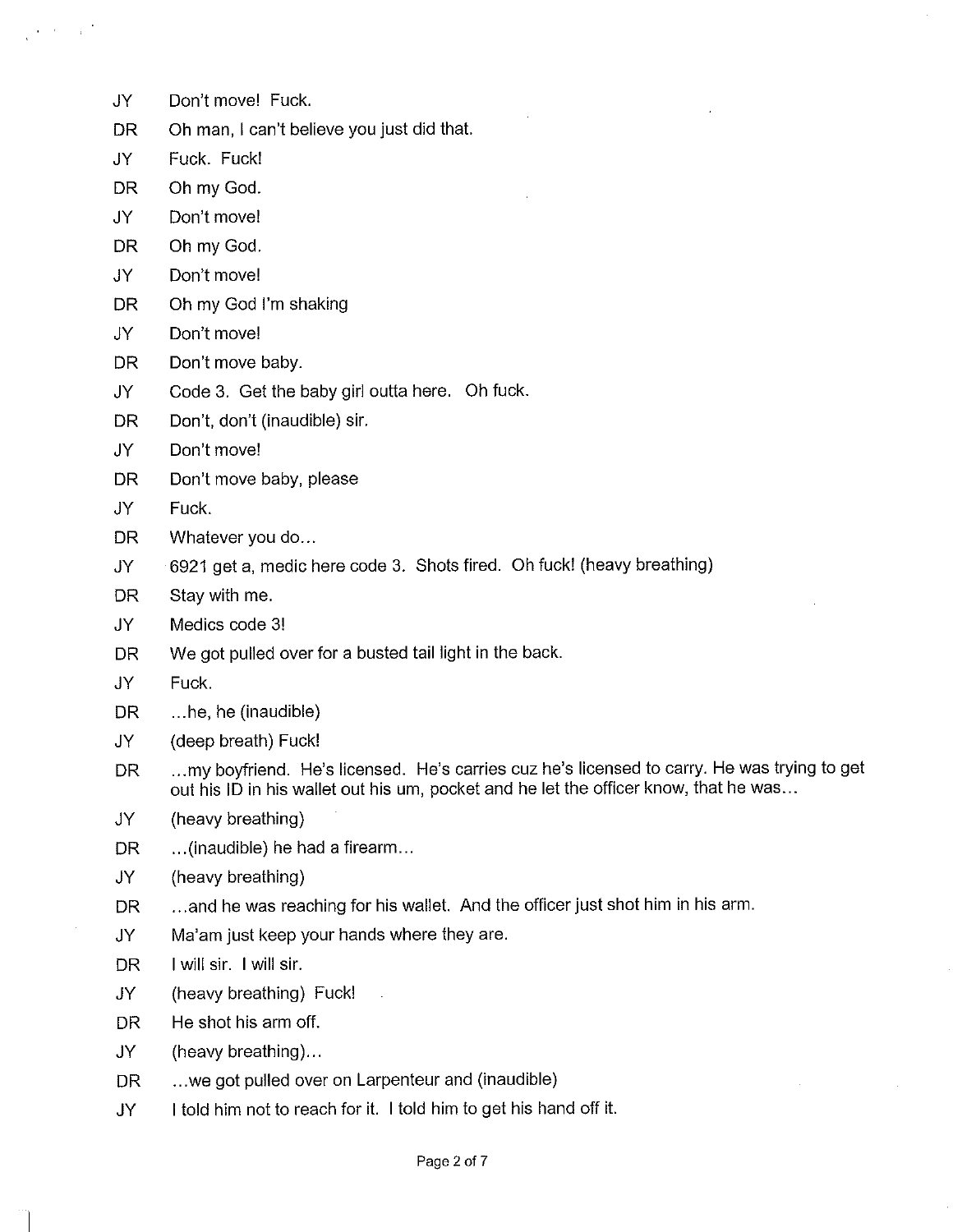- DR He had... You told him to get his ID sir, and his driver's license. Oh my God please don't tell me he's dead.
- JY (heavy breathing) oh fuck.
- DR Please don't tell me my boyfriend just went like that.
- JY Just keep your hands where they are please.
- DR Yes, I will sir I'll keep my hands where they are.
- JY (heavy breathing)

 $\epsilon = t_{\rm max}$ 

- DR Please don't tell me this Lord. Please Jesus don't tell me that he's gone. (inaudible).
- DR You shot four bullets into him sir.
- DR He was just getting his license and his registration sir.
- JY Get the female passenger out.
- JK Ma'am exit the car right now with your hands up. Let me see your hands. Exit now.
- JK Keep 'em up. Keep 'em up.
- DR Where is my daughter? You got my daughter?
- JK Face away from me and walk backwards.
- JK Walk backwards towards me. Keep walking. Keep walking. Keep walking. Keep walking.
- JT Get on your knees. Get on your knees.
- JY 6910, one adult (sigh) 6921 !'m sorry. One adult female getting taken into custody. Driver, (heavy breathing) at gunpoint. (sigh) Juvenile femaie, chiid is with 6920. May... .couple other squads block off intersections (sirens) get supervisors here. Uh, page them out
- BA What do you need Mo?

(Police sirens)

DR (Inaudible) Please Jesus no.

(Police sirens)

(Radio traffic)

DR Please noo.

(Radio traffic)

- DR Please no.
- JY Keep his hands where ...
- JY You see both his hands.
- JY I need someone with gloves on. (Radio traffic)
- JA Mo, are all officers up?
- JY Ok.
- JA Are all officers good?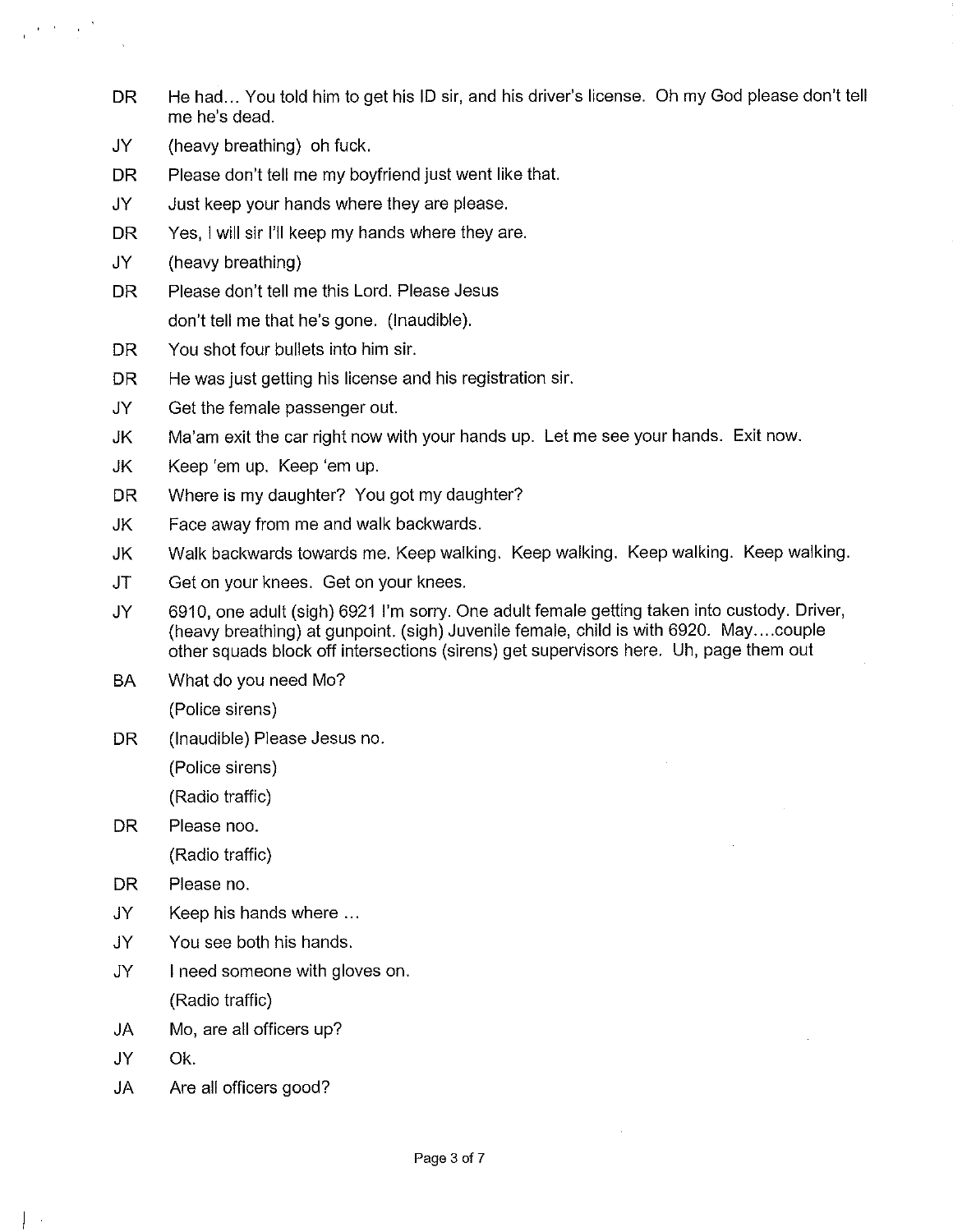(Radio Traffic)

- JA Are all officers good?
- JY Ail officers are good.
- JY We need it pulled it into park.
- GD I'm gonna take your spot. I'm gonna take your spot (inaudible). Listen, I'm gonna take your spot (inaudible).
- GD I got your spot. Okay, I got 'em, I got 'em. (inaudible). (Radio traffic)
- GD I got 'em here.
- JY You got him?
- GD I got 'em, buddy. (Radio Traffic)
- GD I got him here. (Radio Traffic)
- JY Yeah.
- UM Oh, you all right?
- JY Fuck.
- UM You all right? You're not hit any are you?
- JY No I'm not. Fucking A.
- UM Walk back here.
- JY (Heavy breathing) Fuck.
	- (Radio Traffic)
	- (inaudible Voices)
	- (Police sirens)
- UM Yeah I know, I got it.
- JY (Heavy breathing) (Radio Traffic)
- JY (Heavy breathing) Fuck. Fucking A dude, I...
- UM Hey.
- JY I told him to fucking stop, he had his hand on it. (heavy breathing) Fuck. (Radio Traffic)
- JY (Heavy Breathing) Fuck. (Radio Traffic)
- JY Fuck. Oh my gosh. (Radio Traffic)
- BA It's okay bud we got this.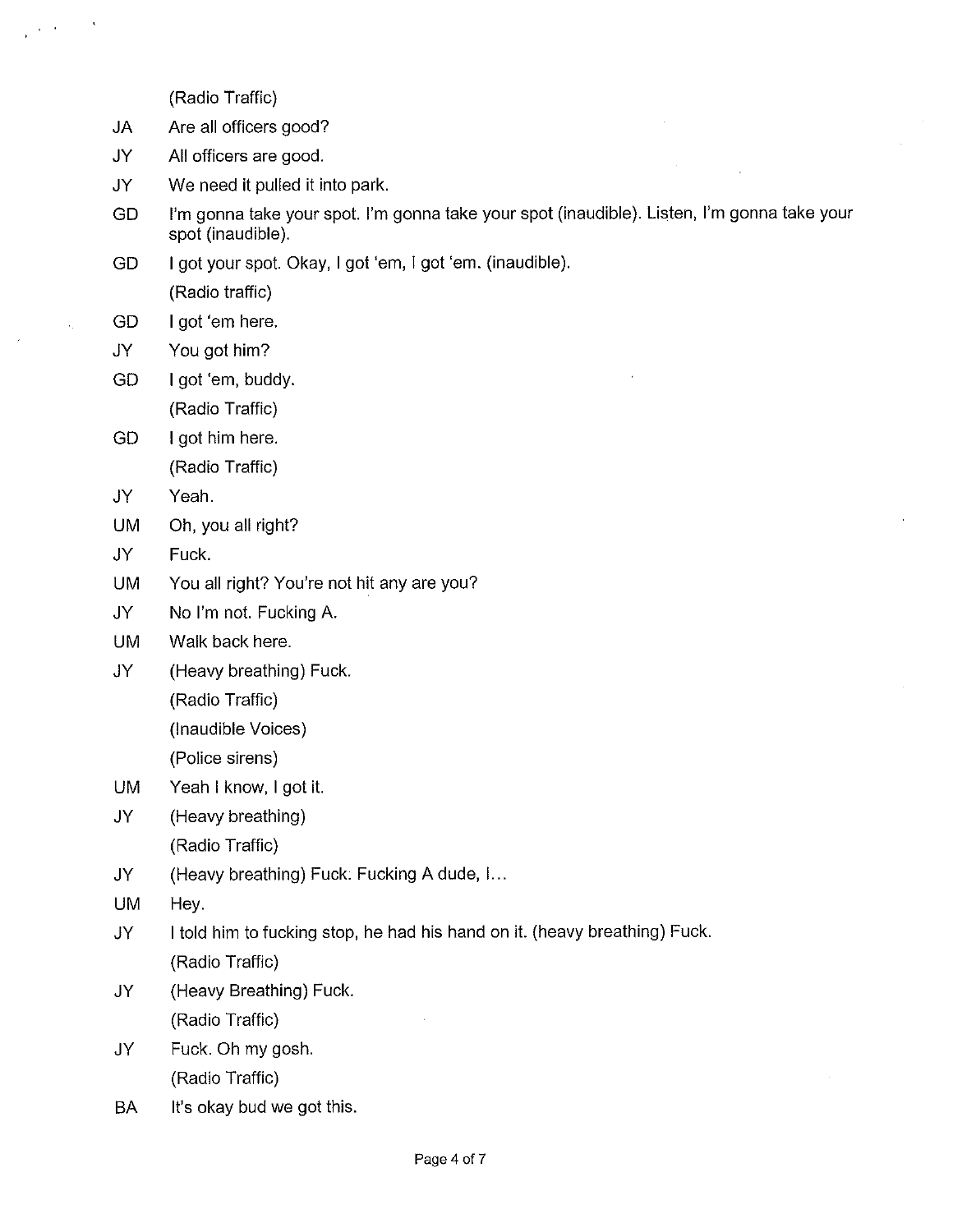- JY Fuck. Oh my gosh dude. (heavy breathing).
- JY (Heavy breathing) Awww, fuck.
- JY Let's get some more squads here so we can fucking biock off everybody, over there. (Police sirens)
- JY Awwww.
- UM We got that blocked off down there, we go it blocked off here.
- UM (Beep) Someone move a squad up along side over there...
- JY (Heavy breathing)
- UM ... move a squad up and block that. (Police sirens)
- UM (Beep) anybody able to move a squad up to block (inaudible) across the street? (Radio traffic)
- UM (Beep) (inaudible) 85, traffic blocked off on (inaudible) can we get ah...

(Radio traffic)

(Police sirens)

- UM Are you able to move a squad up?
- TS You okay?
- JY I'm fucked up right now.
- TS ! need you to breathe. Breathe. Which direction did you fire your weapon?
- JY Right at the driver, I had it right out. Had it pointed down. I don't know how many rounds I let out and I...
- TS Okay. But you were, I just need to know, which one is your car, right here?
- JY Mine's the one that pulied him over.
- TS Okay. Did you point it directly at him?
- JY Just directly and, I had it at my waist.
- TS Was he sitting in the car, was it...
- JY He was sitting in the car seat belted.
- JY I told him (sigh) "can I see your license?" And then he told me he had a firearm. I told him not to reach for it. And when he went down to grab, I told him not to reach for it. (coughs). And then he kept it right there, and I told him to take his hand off of it. And then he, he had his grip a lot wider than a wallet.
- TS Okay.
- JY (sigh) And I don't know where the gun was, he didn't tell me where the fucking gun was.
- TS Okay.
- JY And then it was just, getting hinky, he gave, he was just staring straight ahead and I was getting fucking nervous and then, I toid him, i know, I know, fucking i told him to get his fucking hand off his gun.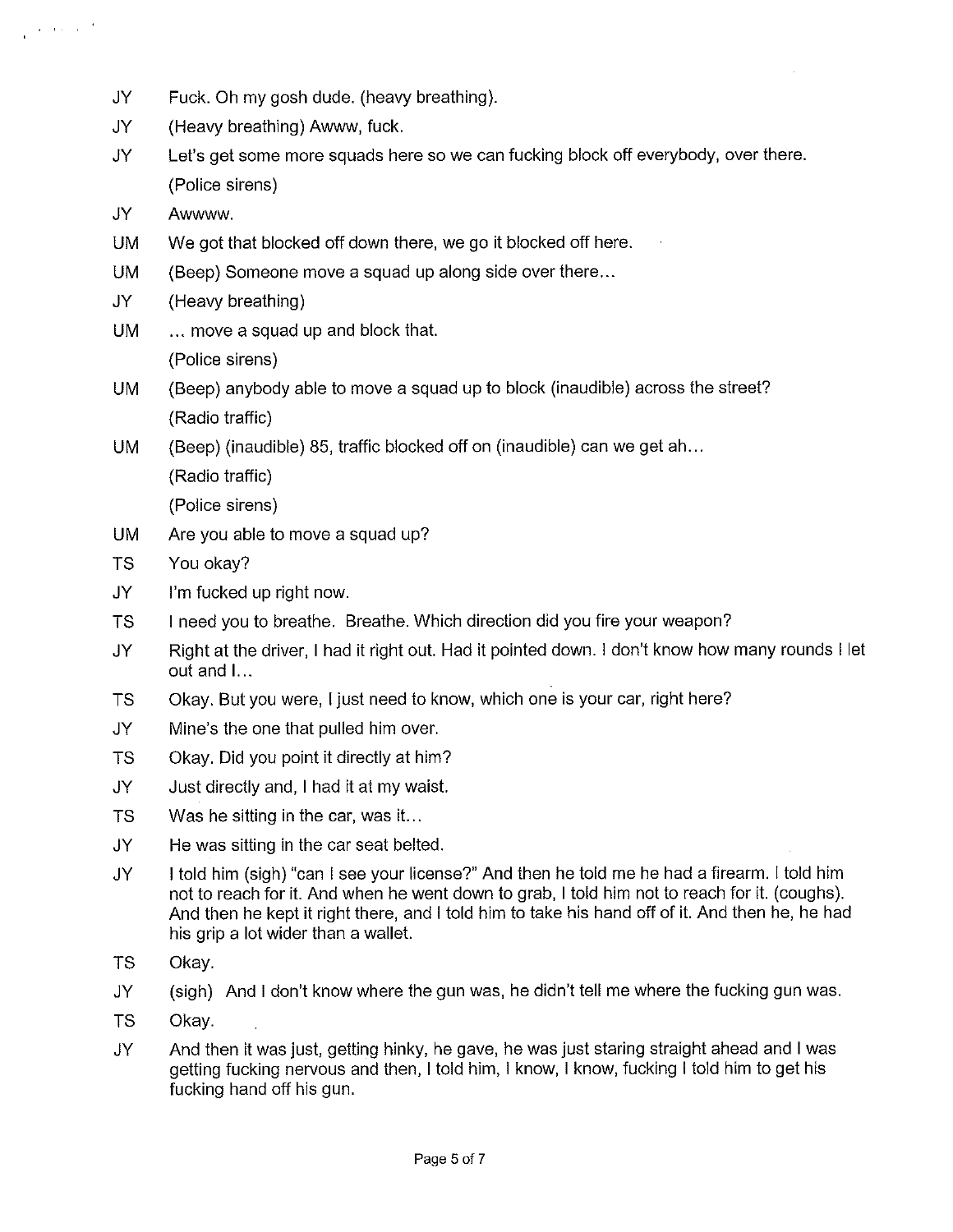$\chi_{\rm c}$  and  $\chi_{\rm c}$  .

- TS Okay. Okay. JY (Heavy breathing) TS Is everybody, is everybody in... JY Fuck. TS ...is everybody in custody, do we have everybody?
	- JY (Heavy breathing)
	- TS Were there two people in the car?
	- JY Yeah.
	- JY ...three people in the car...
	- TS Three people in the car?
	- JY ...(inaudible) female, front passenger, the ah, little giri in the back.
	- TS Breathe.
	- JY And the dude.
	- TS Okay.
	- JY (heavy breathing)
	- JA From having been through this before...
	- JY (Heavy breathing)
	- JA .. .with this scenario (inaudible)...
	- TS (Inaudible) Okay.
	- JY (Heavy breathing)
	- TS Breathe.
	- JA ...So I-I know...
	- TS Breathe.
	- JA ...you wanna talk about it...
	- JY (heavy breathing)
	- JA ... But there's just things we need to know.
	- TS Yup.
	- JA If there's any other suspects...
	- JY (Heavy breathing).
	- JA ...you said no.
	- TS Yup.
	- JA What direction did you fire your weapon?
	- JY I had it down at hip, I had it pointed down, at diagonal.
	- JA (inaudible) so were just-just bringing (inaudible)
	- JY (inaudible) into the car. All the rounds are in the car.